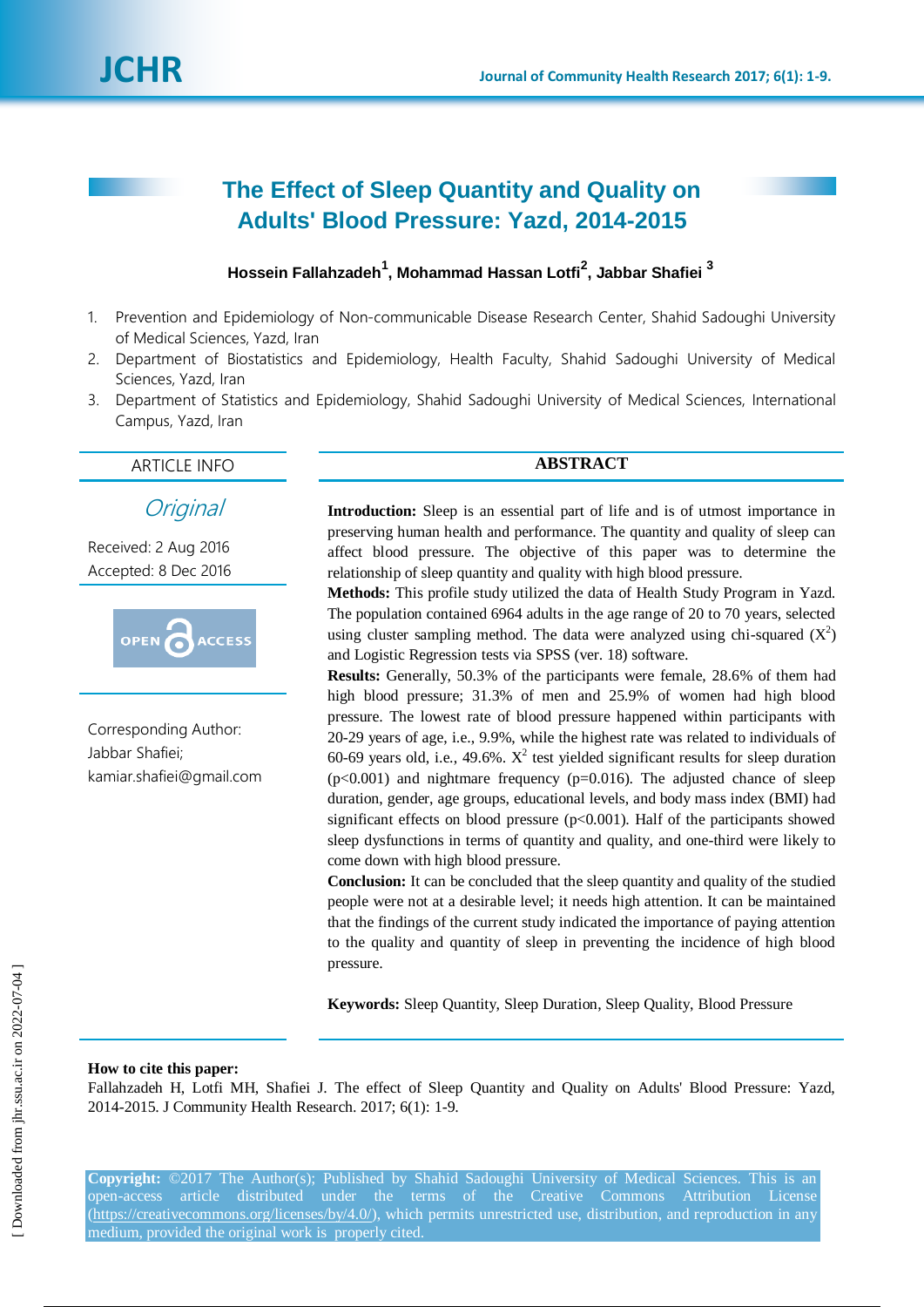### **Introduction**

Sleep is an essential part of the life and is of high importance for body performance and health. Adults need 8 to 9 hours of night sleep; otherwise, their performance and social activities will weaken and the odds ratio (OR) of hypertension and cardiovascular conditions increase  $(1)$ . Sleep quality is a complicated clinical construct whose assessment is mental and cannot be carried out in a laboratory  $(2)$ ; sleep mental parameters include the feeling after wake up and the satisfaction rate with sleep  $(3)$ .

Sleep problems cause inadequate sleep qualitatively and quantitatively, and this in turn, foments dangerous behaviors such as belligerence, quarrel, smoking, and risky sexual activities (4) . While a series of various factors cause sleeplessness, studies have shown that socio-economic status, drugs' side effects, mental issues, and sleep environment are deemed to be important factors which cause defective sleep  $(5)$ . According to epidemiological surveys, rate of sleep dissatisfaction on the part of adults is 15 to 35% <sup>(6)</sup>; other studies estimated prevalence rate of sleep malfunctions as 15 to 42%  $(7)$ . A study showed that the rate of sleeplessness prevalence in urban population of Iran is 35 to 39%  $(8)$ .

As mentioned earlier, sleep disorder results in many important problems such as hypertension. Hypertension is the most central reason for cardiovascular diseases; based on statistics, 1.25 billion people around the world will have come down with blood pressure condition by 2025. The global prevalence of blood pressure among adults has been estimated as  $40\%$ <sup>(9)</sup>; this figure is 25 to  $35\%$  in Iran  $(10)$ . Blood pressure disease is usually asymptomatic and as statistics show just 34% of Iranians are aware of their blood pressure. Studies in Iran have revealed that blood pressure is in a direct relation with risk factors like old age, female gender, Body Mass Index (BMI) increase, little exercise, and Turkmen race, but it has an inverse link with drinking black tea and socioeconomic status<sup>(11)</sup>.

Cross-sectional studies have represented that low sleep duration is related to prevalence and incidence of hypertension. Yet, surveys show that this is not the only reason behind hypertension prevalence and a combination of inadequate sleep and sleep disorders affect blood pressure. These findings indicate that there may be a relationship between sleep quality and blood pressure, but this relationship has not been fully detected yet. Therefore, it seems necessary to study the potential relation between hypertension prevalence and global status of sleep which has both quantitative and qualitative sides  $(12-14)$ . There have been some researches in Iran on status of sleep and blood pressure, but these small population studies merely focus on either quantitative  $(13)$  or qualitative  $(14)$  state of sleep. Consequently, there is a necessary need to survey the relationship of sleep quality and quantity with blood pressure in a large population randomized from Yazd people.

# **Methods**

This cross-sectional study utilized the Yazd Health Study (YAS) data, gathered within the years 2014-2015 under the supervision of Yazd University of Medical Sciences. Population of this study included all Yazd people in the age range of 20-70 years and the population of interest contained 6964 people out of the total 10000 people of YAS study. The control groups were divided into five age groups: 20-29 years, 30-39 years, 40-49 years, 50-59 years, and 60-69 years with the same frequency in all groups and genders. Being 20 to 70 years old, living in Yazd, holding official documents such as national ID card for Iranian Citizens and Residence Card for foreigners living in Iran made up the study inclusion criteria. In addition, the enrolled participants were interviewed after they expressed deliberate satisfaction to take part in the interview. Those who stopped to cooperate after 3 appointments at the interview center and did not complete the interviews were excluded from the study. The sampling method used in this study was a multi-stage layered clustering. At the first stage, based on zip codes and urban clusters, 200 clusters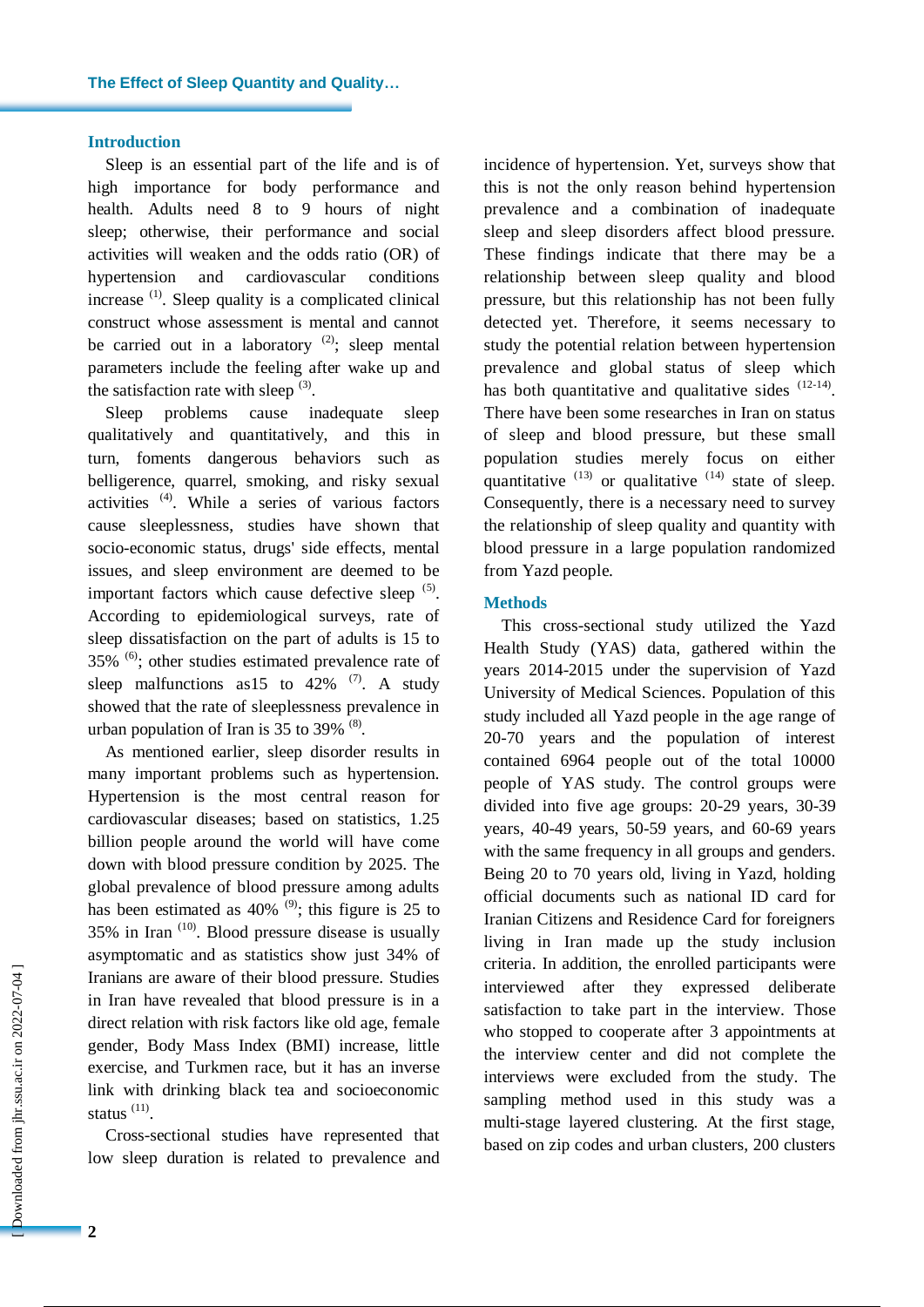made up of 50 people were randomly selected from Yazd regions. Head clusters were chosen in each block according to family listing agenda of the year 2013; then interview started from the right hand and in a serial order. In the case of several families living within the same block (e.g., a residential complex), the interview started from the first flat and moved on continuously to the next ones. Written consents were gathered from all participants. Questionnaires were filled by personal interviews. At the same time, blood pressure, weight, height, and BMI were measured. This study's questionnaire was extracted from validity assessment device of YAS study. Sleep questions of YAS study were adapted from a part of Pittsburgh Questionnaire (PSQI=Pittsburgh Sleep Quality Index)  $(2)$ . After consultation with experts, some of the items were reformed and the validity of new version was approved. On carrying out the pilot plan of the questionnaire, over 200 people living in Yazd were selected randomly with Alpha Cronbach  $= 0.8$ , it was vindicated in terms of content and faithfulness and the final version of the questionnaire was issued. According to this questionnaire, sleep duration less than 6 hours was evaluated as short sleep duration, 6-8 hours of sleep was normal, and sleep duration over 8 hours was long sleep duration  $(15)$ . Because the questionnaire used in this study was a part of Pittsburg's questionnaire, the score for sleep quality  $(15)$  could not be calculated, however, to study the relationship between sleep quality and high blood pressure the variables including sleeping pills consumption, nightmare frequency, unwanted waking-up, falling asleep duration were investigated. Also, people with more than two disorders in sleep quality or quantity (sleeping less than 6 hours or more than 10 hours, having experience of taking 3 or more sleeping pills, having nightmares 3 or more times in a week, and falling asleep period of over 60 minutes) went under the category of people with inappropriate sleep quality <sup>(16)</sup>. Blood pressure was also measured by Richter Automatic Device (Model Richampion-1725, made in Germany). Upon observance of all required rules before measuring blood pressure, each person's blood pressure was measured 3 times with an interval of 3 minutes; the average of the  $2<sup>nd</sup>$  and  $3<sup>rd</sup>$  measurements was considered as the person's blood pressure. The figure equals to or more than 140 was systolic blood pressure and the one equals to or more than 90 was regarded as diastolic blood pressure. If both or one of the systolic and diastolic blood pressures was more than these figures, the person was considered to have high blood pressure  $(17, 18)$ . Data were then entered to the  $SPSS_{18}$  software to be analyzed. To describe the information, descriptive statistics such as frequency and percentage came to use.  $X^2$  test was applied to check the relationship between qualitative variables in the form of univariate data; univariate logistic regression was used to determine the strength of the variables' connection and multivariate logistic regression was utilized for the final modeling. Variables were inserted into the model one by one and their significance was calculated; those variables which were significant at less than 0.2 alpha level were put in the equation and others were ruled out.

# **Results**

In this study, 3475 people (50.3%) were female and 3433 people (49.7%) were male. Most of participants were married  $(5839 \text{ people} = 84.6\%)$ . The percentages of distribution frequency for 5 age groups were close and in the range of 18.7% - 21.2%. Among the participants, 9.1% had less than 5 sleep hours; 43.2% had 6 to 7 sleep hours; 40.8% had 8 to 10 sleep hours; and 6.9% had a sleep duration of more than 10 hours. Further, 54.1% of participants had appropriate sleep while 45.9 had inappropriate sleep. In addition, 4729 people (71.4%) did not have hypertension and 1891 people showed relatively high prevalence of more than 28.6% of high blood pressure.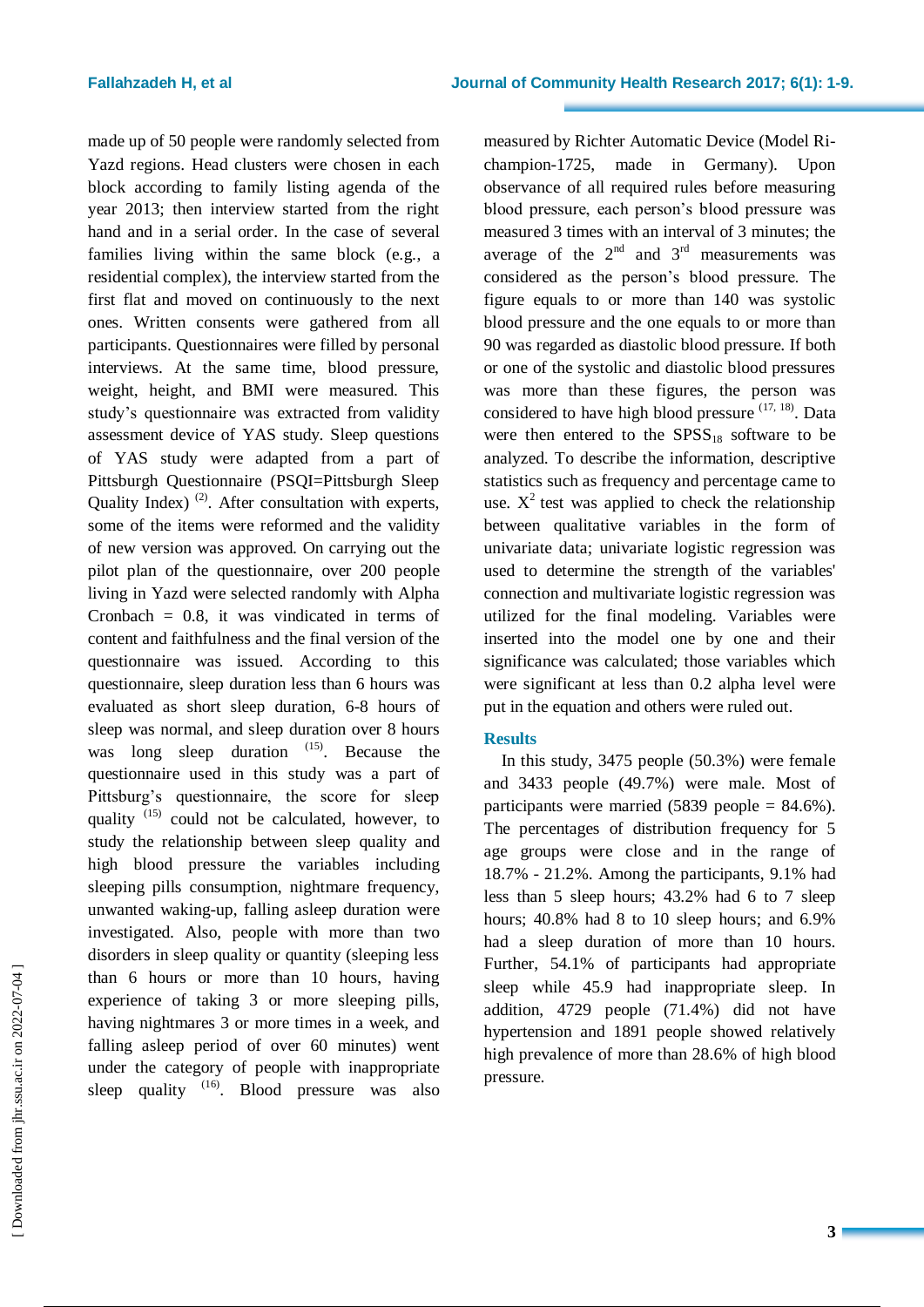| <b>Variable</b> |                                       |                     | <b>Hypertension frequency</b> |              |                |            |  |
|-----------------|---------------------------------------|---------------------|-------------------------------|--------------|----------------|------------|--|
|                 |                                       |                     | <b>OR(CI 95%)</b>             | (percent)    | p-value        |            |  |
|                 |                                       |                     |                               | Yes          | N <sub>0</sub> |            |  |
|                 |                                       | Less than 5 hrs.    | 1 (Base group)                | 184 (%31%)   | 410 (69%)      |            |  |
| Quantity        | Sleep duration                        | 6 to 7 hrs.         | $0.916(0.756-1.11)$           | 812 (29.1%)  | 1975 (70.9%)   |            |  |
|                 |                                       | 8 to 10 hrs.        | $0.782 * (0.644 - 0.95)$      | 697 (26%)    | 1985 (74%)     | $< 0.001*$ |  |
|                 |                                       | More than 10 hrs.   | $1.27(0.99-1.65)$             | 171 (36.5%)  | 298 (63.5%)    |            |  |
|                 |                                       | No experience       | 1 (Base group)                | 1558 (28.3%) | 3956 (71.7%)   |            |  |
| Quality         | Sleeping pills<br>consumption         | Less than once      | $0.995(0.79-1.25)$            | 107 (28.2%)  | 273 (71.8%)    |            |  |
|                 |                                       | One or two times    | $0.972(0.737-1.28)$           | 72 (27.7%)   | 188 (72.3%)    | 0.204      |  |
|                 | (in a week)                           | Three times or more | $1.29*(1.01-1.64)$            | 108 (33.8%)  | 212 (66.2%)    |            |  |
| Quality         | Nightmare<br>frequency (in a<br>week) | No experience       | 1 (Base group)                | 1292 (29.4%) | 3102(70.6%)    |            |  |
|                 |                                       | Less than once      | $0.921(0.802 - 1.05)$         | 350(27.7%)   | 912(72.3%)     |            |  |
|                 |                                       | One or two times    | $0.904(0.739-1.10)$           | 145 (27.4%)  | 385 (72.6%)    | $0.016*$   |  |
|                 |                                       | Three times or more | $0.64*(0.479-0.855)$          | 61(21%)      | 229 (79%)      |            |  |
|                 |                                       | No experience       | 1 (Base group)                | 1025(28.8%)  | 2537 (71.2)    |            |  |
|                 |                                       | Less than once      | $0.991(0.86-1.13)$            | 433 (28.6%)  | 1082 (71.4%)   |            |  |
| Quality         | Unwanted<br>waking-up                 | One or two times    | $0.974(0.82-1.14)$            | 283 (28.2%)  | 643 (71.8%)    | 0.803      |  |
|                 |                                       | Three times or more | $0.901(0.73-1.11)$            | 135 (26.7%)  | 371 (73.3%)    |            |  |
| Quality         | Falling asleep<br>duration            | Immediately         | 1 (Base group)                | 661 (28.5%)  | 1656 (71.5%)   |            |  |
|                 |                                       | Less than 15 min    | $1.02(0.89-1.18)$             | 454 (29%)    | 1109 (71%)     |            |  |
|                 |                                       | 15-30 min           | $0.938(0.808-1.08)$           | 373 (27.2%)  | 996 (72.8%)    | 0.685      |  |
|                 |                                       | 30-60 min           | $1.005(0.84-1.2)$             | 225 (28.6%)  | 561 (71.4%)    |            |  |
|                 |                                       | More than 60 min    | $1.10(0.889-1.36)$            | 144 (30.6%)  | 327 (69.4%)    |            |  |
|                 |                                       |                     |                               |              |                |            |  |

| Table 1. Relationship between sleep qualitative and quantitative variables and blood pressure |  |
|-----------------------------------------------------------------------------------------------|--|
| in the studied people ( $n = 6964$ )                                                          |  |

\* Significant

As seen in Table 1, the highest frequency of hypertension happens for people with sleep duration of less than 5 hours or more than 10 hours, i.e., 31% and 36.5%, respectively. It also occurs to people who take sleeping pills 3 times or more in a week (33.8%). Hypertension frequency among individuals with no nightmares was 29.4%, while it is 28.8% for those with no unwanted waking-ups. This figure was 30.6% for people who had a delay of more than 60 minutes for falling into sleep. Among the mentioned variables,  $X^2$  test (CI 95%) approved with significance of sleep duration and nightmare frequency.

In addition, as it is shown in Table 1, univariate logistic regression indicates that the Odds Ratio (OR) of hypertension in people with a sleep duration of 8-10 hours was 0.782 times more than the OR of those with a sleep duration of less than 5 hours; this was statistically significant. The OR of coming down with hypertension in people with experience of taking sleeping pills 3 times or more was 1.29 more than the OR of those who did not take sleeping pills; this was also statistically significant. Additionally, the OR of hypertension in those with nightmare experience of 3 times or more was 0.64 times higher than those who did not suffer from nightmare, which was statistically significant. However, the rates of unwanted waking-ups and delay in falling asleep were not significant.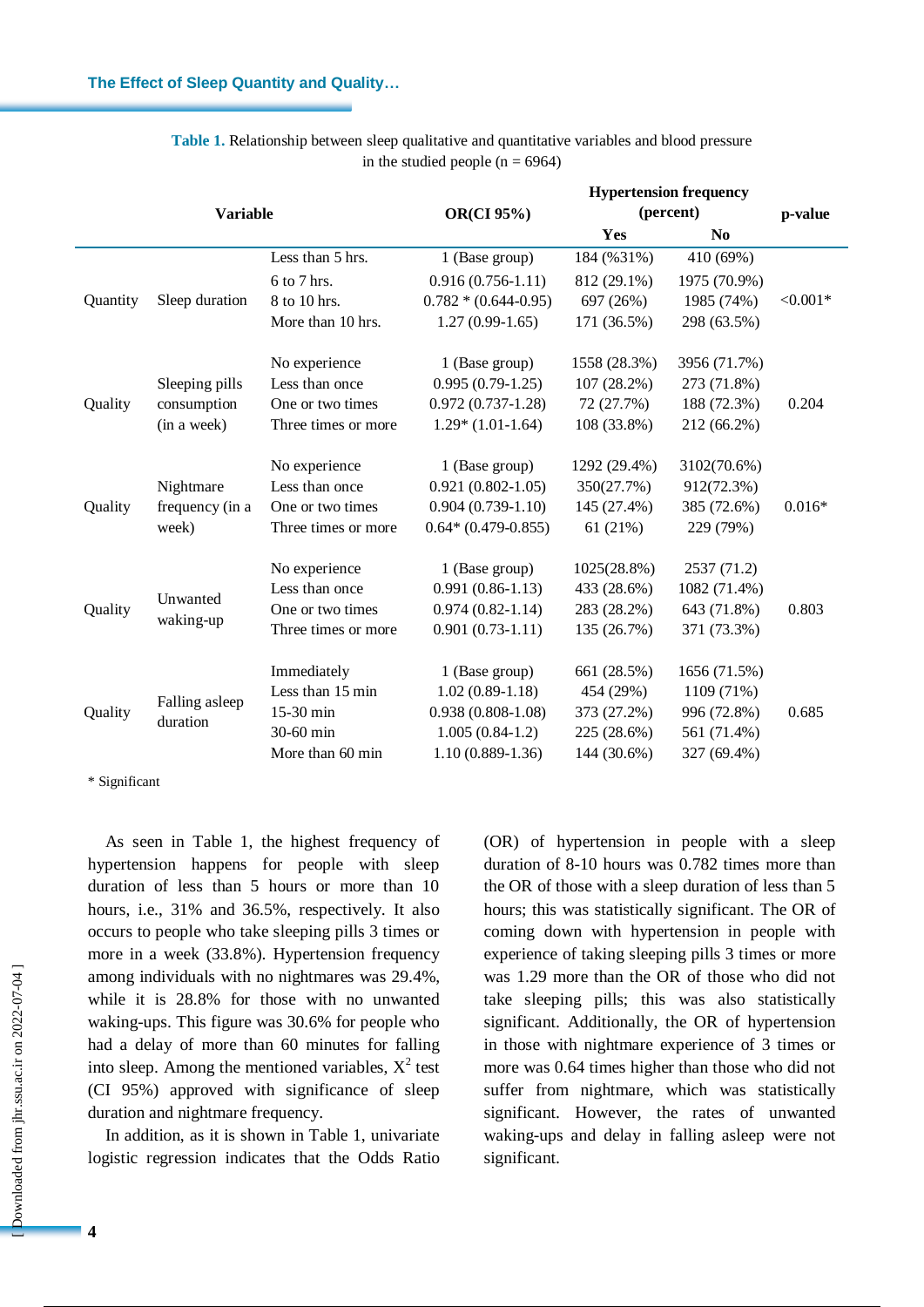| <b>Variable</b>          |                     | <b>Hypertension frequency</b>       |              |                |             |  |
|--------------------------|---------------------|-------------------------------------|--------------|----------------|-------------|--|
|                          |                     | OR (CI %95)                         | (percent)    |                | P-value     |  |
|                          |                     |                                     | Yes          | N <sub>0</sub> |             |  |
|                          | 20-29 years of age  | 1 (Base group)                      | 184 (31%)    | 410 (69%)      |             |  |
|                          | 30-39 years of age  | $2.09(1.63-2.58)$                   | 812 (29.1%)  | 1975 (70.9%)   |             |  |
|                          | 40-49 years of age  | $3.59(2.9-4.46)$                    | 697 (26%)    | 1985 (74%)     |             |  |
| Age group                | 50-59 years of age  | $5.44(4.4-6.73)$                    | 171 (36.5%)  | 298 (63.5%)    | $< 0.001*$  |  |
|                          | 60-69 years of age  | 8.97 (7.25-11.09)                   | 618 (49.6%)  | 629 (50.4%)    |             |  |
|                          | Male                | 1 (Base group)                      | 1026 (31.3%) | 2247 (68.7%)   |             |  |
| Gender                   | Female              | $0.764(0, .686-0.85)$               | 857 (25.9%)  | 2458 (74.1%)   | $< 0.001*$  |  |
|                          | Married             | 1 (Base group)                      | 1655 (29.4%) | 3966 (70.6%)   |             |  |
|                          | Single              | $0.455(0.368 - 0.561)$              | 111 (15.9%)  | 585 (84.1%)    | ${<}0.001*$ |  |
| Marital status           | Widowed             | $2.04(1.57-2.65)$                   | 111 (46.1%)  | 130 (53.9%)    |             |  |
|                          | Divorced            | $0.496(0.205-1.19)$                 | $6(17.1\%)$  | 29 (82.9%)     |             |  |
|                          | Under high school   | 1 (Base group)                      | 798 (43.4%)  | 1040 (56.6%)   |             |  |
|                          | High school to GCSE | $0.488(0.425 - 0.560)$              | 501 (27.2%)  | 1339 (72.8%)   | $< 0.001*$  |  |
|                          | GCSE & Associate's  | $0.339(0.294 - 0.392)$              | 393 (20.7%)  | 1519 (79.3%)   |             |  |
| <b>Educational level</b> | Bachelor's          | $0.288(0.236 - 0.353)$              | 146 (18.1%)  | 660 (81.9%)    |             |  |
|                          | Master's & Ph.D.    | $0.369(0.252 - 0.541)$              | $36(22.1\%)$ | 127 (77.9%)    |             |  |
|                          | Low                 | 1 (Base group)                      | 666 (32.3%)  | 1399 (67.7%)   |             |  |
| Socioeconomic            | Mid                 | $0.822(0.727-0.931)$<br>786 (28.1%) |              | 2008 (71.9%)   |             |  |
| status                   | High                | $0.535(0.429 - 0.667)$              | 120 (20.3%)  | 471 (79.7%)    | $<0.001*$   |  |
|                          | < 18.5              | 1 (Base group)                      | 19 (10.6%)   | 160 (89.4%)    |             |  |
|                          | 18.5-24.9           | $2.08(1.28-3.39)$                   | 415 (19.8%)  | 1676 (80.2%)   |             |  |
| <b>Body Mass Index</b>   | 25-29.9             | $3.71(2.28-6.01)$                   | 744 (30.6%)  | 1688 (69.4%)   | $< 0.001*$  |  |
| (BMI)                    | 30-39.9             | $5.22(3.21-8.5)$                    | 616 (38.3%)  | 922 (61.7%)    |             |  |
|                          | $>40$               | 4.59 (2.36-8.02)                    | 71 (35.3%)   | 130 (64.7%)    |             |  |

**Table 2.** The relationship between blood pressure and demographic information of participants ( $n = 6964$ )

\* Significant

As you can see from Table 2, the highest rates of blood pressure were in the age group of 60-69 years (49.6%), among male (31.3%), widowed (46.1%), in educational level under high school (43.4%), low socioeconomic status (32.3%), and in people with BMI over 40. The significance of results has been approved by  $X^2$  test (CI 95%).

Considering the results of univariate logistic regression in Table 2, the OR of hypertension in age group of 60-69 years was 8.97 times more than the age group of 20-29 years; 0.764 times more in females compared to males; 0.822 in mid socioeconomic class compared to low

socioeconomic one; 0.369 times in people with Master's and Ph.D. degrees compared to those with educational levels under high school; 2 times in people with fat BMI compared to those with normal BMI; all the mentioned figures were statistically meaningful. Moreover, the OR of hypertension for the widowed participants was 2.04 times more than the married people, in singles 0.455 times higher than the married individuals, which was statistically significant. The OR of hypertension among the divorced participant was 0.496 times higher than the married people; this was also significant in terms of statistics.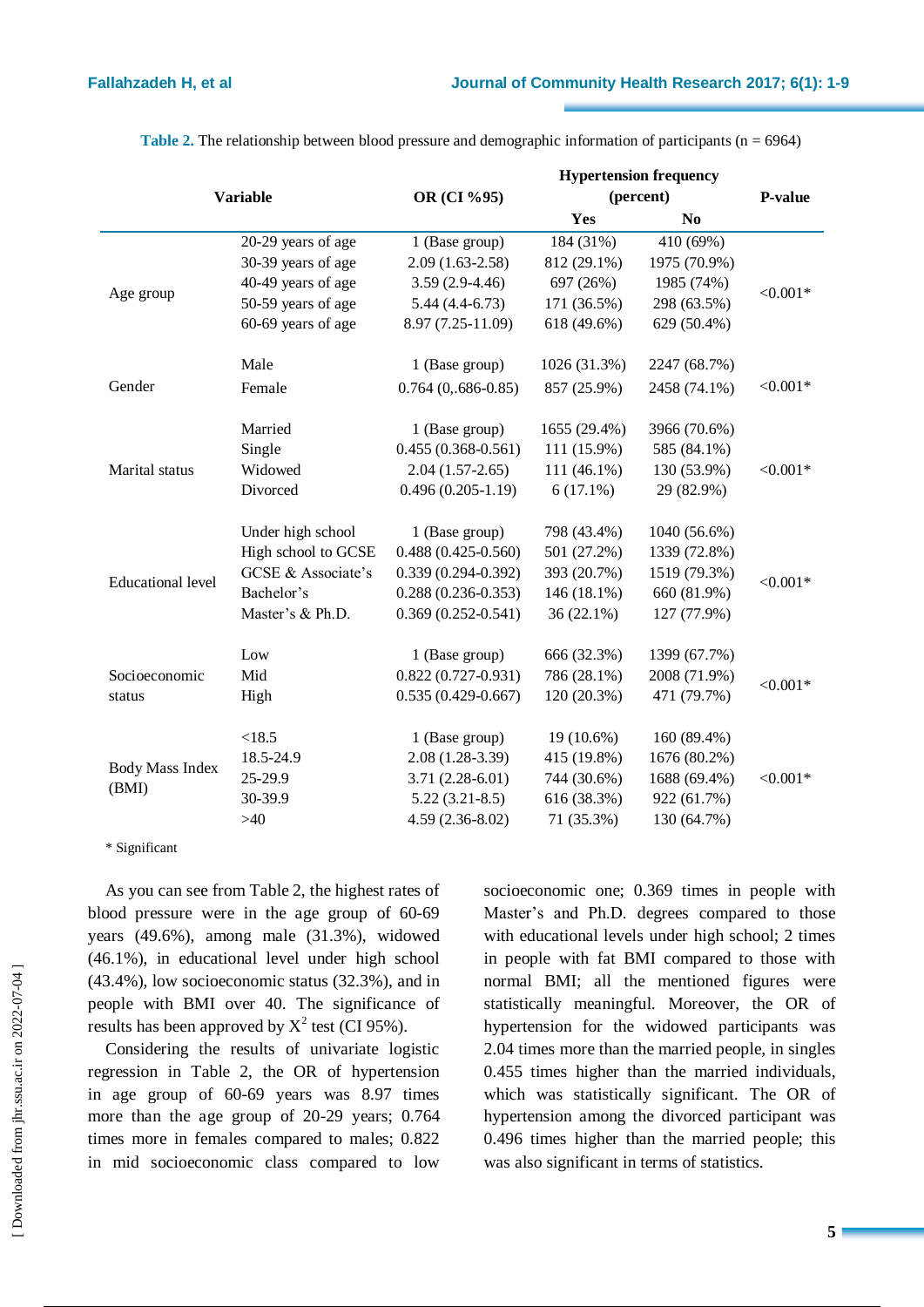|                      | <b>Coefficient</b> | <b>Standard</b><br>deviation | <b>Probability</b><br>amount | <b>OR</b> | $CI$ 95% for OR    |                    |
|----------------------|--------------------|------------------------------|------------------------------|-----------|--------------------|--------------------|
| <b>Variable</b>      |                    |                              |                              |           | <b>Lower</b> limit | <b>Upper limit</b> |
| Gender               | $-0.512$           | 0.071                        | $< 0.001$ <sup>*</sup>       | 0.600     | 0.522              | 0.689              |
| Educational level    | $-0.164$           | 0.044                        | $< 0.001$ <sup>*</sup>       | 0.849     | 0.779              | 0.925              |
| Age groups           | 0.455              | 0.029                        | ${<}0.001$ <sup>*</sup>      | 1.577     | 1.491              | 1.668              |
| <b>BMI</b>           | 0.340              | 0.040                        | ${<}0.001$ <sup>*</sup>      | 1.404     | 1.300              | 1.518              |
| Sleep duration       | $-0.088$           | 0.027                        | $0.001$ <sup>*</sup>         | 0.916     | 0.869              | 0.965              |
| Marital status       | 0.118              | 0.065                        | 0.067                        | 1.126     | 0.992              | 1.278              |
| Having nightmares    | $-0.027$           | 0.042                        | 0.509                        | 0.973     | 0.897              | 1.056              |
| Socioeconomic status | $-0.004$           | 0.065                        | 0.953                        | 0.996     | 0.877              | 1.132              |
| Constant coefficient | $-2.132$           | 0.229                        | 0.000                        | 0.119     |                    |                    |

**Table 3.** The risk of hypertension by independent variables

\* Significant

In Table 3, you can observe the findings of logistic regression. Among the investigated variables, gender, educational level, age groups, BMI, and sleep duration affect hypertension significantly (P<0.05); other variables were not significant.

#### **Discussion**

The current study estimated the hypertension prevalence of the control group at 29%; different provinces had different prevalence rates. Azizi et al. estimated a prevalence of 2% among urban people of over 30 years  $(19)$ ; other studies estimated the general prevalence of hypertension at 15% among Iranians<sup> $(20)$ </sup>. The lesser rate of hypertension prevalence of other studies in comparison with the current study can be attributed to different methodologies, e.g., age difference and different definitions of hypertension. This study also showed that over 5% of the examined people (control group) had less than 8 hours of sleep on average which, in turn, represents the severe defect in sleep quantity of the studied people. In a study on bus drivers, Effatpanah calculated this figure at  $45\%$ <sup>(1)</sup>; other Iranian studies reached figures in the range of  $35-39\%$  <sup>(8)</sup>. The high rate of sleep quantity disorders in this study was indicative of severe conditions of sleep in the examined population; which in the case of paying inadequate attention can raise dangerous behaviors such as belligerence, quarrel, smoking, and risky sexual activities <sup>(21)</sup>.

Investigation of the link between sleep quantity and blood pressure revealed a U

shaped relationship: as the prevalence of hypertension for people with sleep duration less than 5 hours and more than 10 hours were higher than for people with sleep duration 8-10 hours s (P<0.001). Gottlieb showed that such a relationship does exist. He maintained that the blood pressure is in its lowest rate among people with 7-8 hours' sleep, and people with long sleep or inadequate sleep are more likely to suffer from high blood pressure compared to this group  $(22)$ . However, our study attributed the highest OR (1.27 hypertension to those with the longest sleep duration. The results have shown that 54% of the examined people had appropriate sleep quality, but 45% did not; this is in unison with the study of Mirzayi et al. which covered 50% of samples with sleep quality disorders  $(16)$ . In the current study, increase in taking sleeping pills has raised blood pressure, but this relationship was not significant. However, the OR of hypertension in people taking sleeping pills 3 times or more in a week was 1.29 times higher than those with no experience of taking sleeping pills; this relationship was significant. The studies have revealed that sleeping pills decrease blood pressure by affecting sympathetic and parasympathetic nervous systems <sup>(23)</sup>. In this study, increase in having nightmares lowers blood pressure significantly. Houyez showed that there is a significant relation between nightmare frequency and systolic blood pressure  $(24)$ , which conforms to our study. The reason behind this relation is still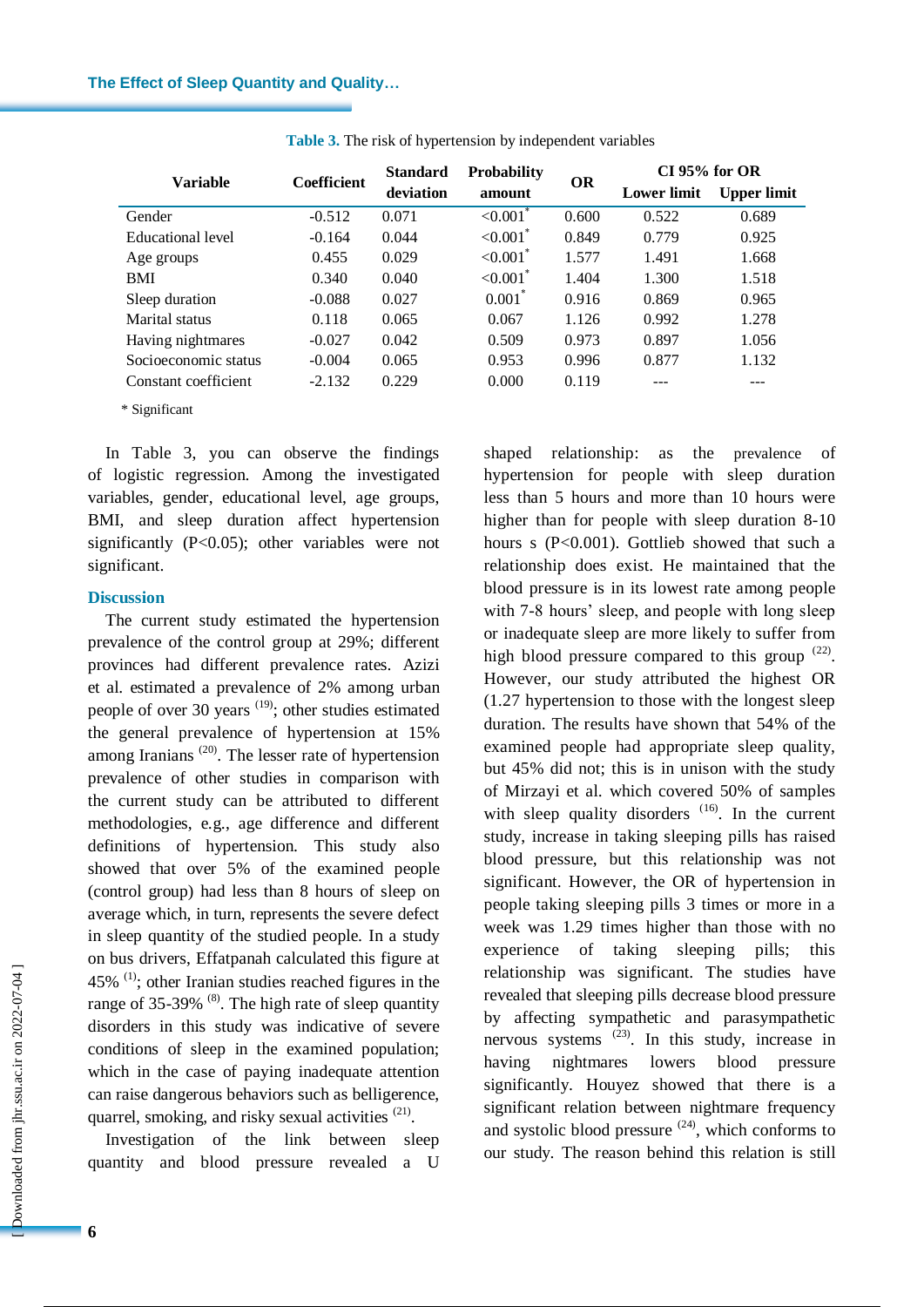unknown, but researchers consider psychological disorders, e.g., depression, stress, or tension, as its reason  $(26)$ . In addition, the current study showed that there is no significance relationship between hypertension, unwanted waking-ups, and falling sleep duration. Houyez, on the contrary, indicated that night waking-ups raise blood pressure  $(24)$ , which was in agreement with the results of the current study. This study showed that blood pressure prevalence is significantly high in people with low socioeconomic status compared to those with high socioeconomic status. Subramanyam  $(27)$ , Wu  $(28)$ , and Hawkins  $(29)$  have shown this relationship in different studies. It seems that people with low socioeconomic status are more prone to hypertension because of unhealthy diet, heavy smoking, and high salt intake <sup>(27-29)</sup>. The findings have revealed that aging increases blood pressure significantly; this was in agreement with Ghaffari's study.

In Ghaffari's study, blood pressure increases in a linear fashion among people without enough sleep as they grow older; after adjustments, this relationship proved significant for disrupting variables  $(30)$ . In the present study, the highest rate of hypertension went to the 60-69 age group, which is supporting other studies which tapped the age over 60  $(7, 31, 32)$ . It appears that age over 60 years is a man risk factor to blood pressure; in this study, the OR of hypertension in the 60-69 age group was 8.97 times more than the 20-29 age group. McEniery has estimated this at  $7.01$ <sup>(31)</sup>. Marital status also plays a role concerning blood pressure, though there is no certain pattern in this regard; in the current study, the hypertension prevalence among the married people was more than the singles. The widowed had the highest prevalence rate of hypertension (46.1%).

This study's results conform to Blumenthal's findings<sup>(33)</sup>. However, Holt-Lunstad showed that blood pressure is lower in the married compared to the singles  $(34)$ . The current study indicated that 31.3% of males and 25.9% of females had hypertension; this difference is significant in terms of statistics.

The OR of hypertension in women is lower than in men. Ghaffari showed the predominant prevalence of hypertension in men (39.6%) than women  $(30)$ . Many studies have proven the link between blood pressure and male gender (33, 34) . The importance of blood pressure and gender consists in that blood pressure and sleep qualitative-quantitative characteristics may be interconnected in a way that daily drowsiness is common in women with hypertension  $(30)$ . Studies showed existence of a linear connection between BMI and blood pressure <sup>(35)</sup>, which is in unison with the results of the current study: as BMI increases, blood pressure also increases significantly.

In addition, studies maintained that the OR of hypertension in fat people is 2 times more than the OR of normal people  $(35)$ . It agrees with the present study wherein blood pressure in people with normal BMI is  $2.08$  and is  $4.59$  in fat people  $(30)$ . It can be claimed that the most important findings of this study are those of multivariate logistic regression; among the involved variables, age, gender, educational level, BMI, and sleep duration are in a significant relationship with hypertension within the studied people. The shape of this relationship is as follows: female gender, higher educational level, younger age group, low BMI, and longer sleep duration decrease blood pressure. Other variables did not have any significant relationships with hypertension in the participants. The relationship of effective variables such as gender  $(33, 34)$ , educational level  $(7, 30-32)$ , BMI  $(30, 35)$ , and sleep duration have been approved in surveys and studies. Other variables did not affect per se and their effects were worn off in presence of other variables. Therefore, according to this study's findings, these variables, among others, should be considered and implemented to plan some interventionist programs in order to improve blood pressure status.

Some delimitations of the current study are selfdeclaration of participants about sleep quality and quantity, classification of sleep variables, and uncontrollable factors affecting sleep not reported by the people; so, it seems incumbent upon the researcher to utilize objective devices for assessing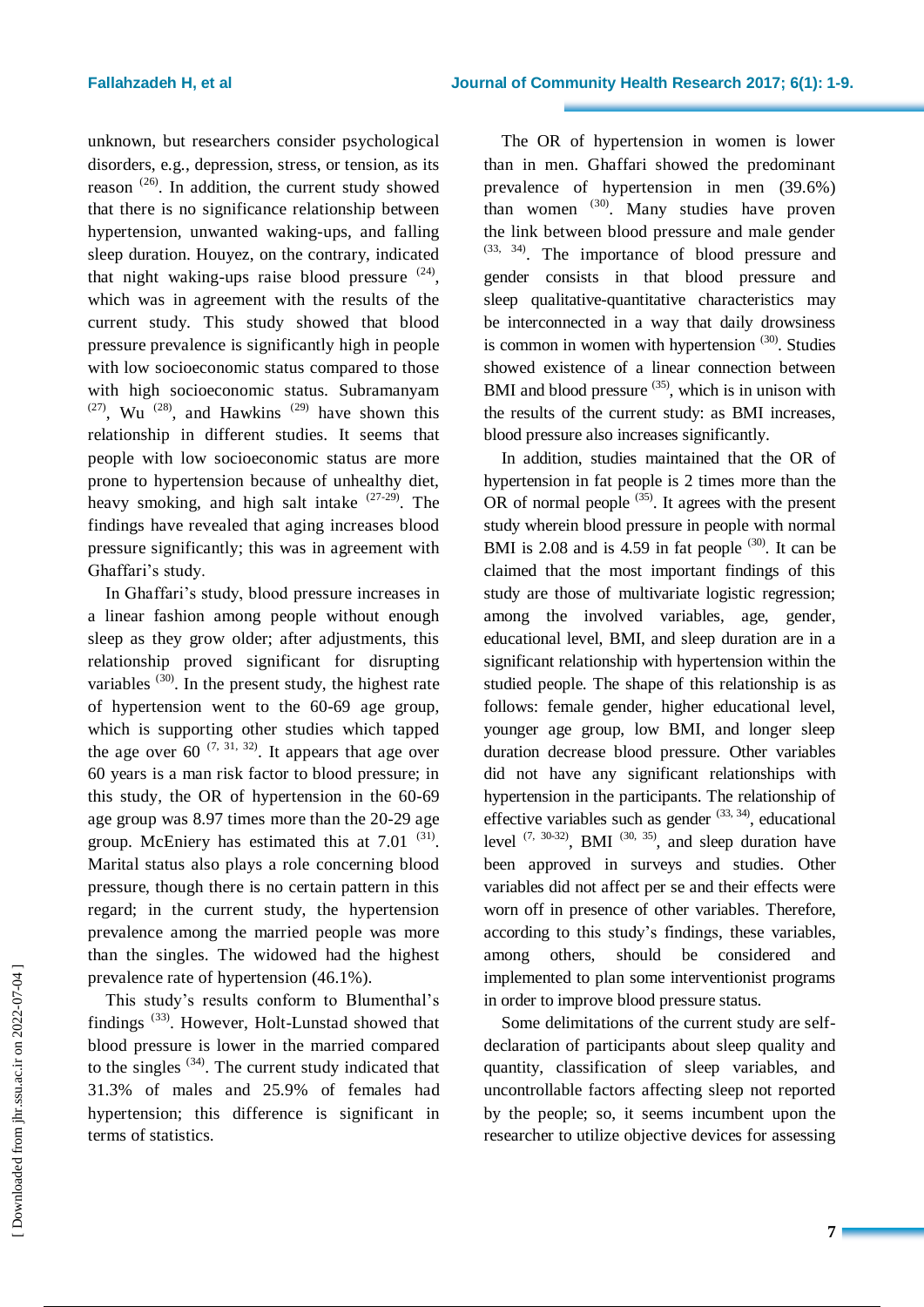sleep parameters such as polysomnograph and actigraph.

# **Conclusion**

Generally, it can be said that sleep quality and quantity of the control group were not desirable and needed special attention. Moreover, the interrelationship between hypertension and sleep poor quality and quantity is indicative of the severe condition of the population of interest. Noticing hypertension and its susceptibility to other variables like socioeconomic status, age, gender, marital status, and BMI, should be attended by Yazd health care officials, so via suitable solutions, hypertension will decrease in the society.

# **Acknowledgements**

This study has been administered with financial and moral help of research administration of Yazd University of Medical Sciences. Hereby, we extend our debt of gratitude to all who contributed us in conducting the current study.

#### **Conflict of Interest**

No conflict of interest reported by authors.

### **References**

- 1. Effat panah M, Ghaleh bandi F, Effat panah H, et al. study sleep quality Tehran's bus drivers inter-city passenger terminal. payesh journal. 2012; 11(4): 90-485.[persian].
- 2. Buysse DJ, Reynolds CF, Monk TH, et al. The Pittsburgh Sleep Quality Index :a new instrument for psychiatric practice and research. Psychiatry research. 1989; 28(2): 193-213.
- 3 . Dewald JF, Meijer AM, Oort FJ, et al. The influence of sleep quality, sleep duration and sleepiness on school performance in children andadolescents: a meta-analytic review. Sleep medicine reviews. 2010;14(3): 89-179.
- 4 . Alimrezaei R, Azizzadeh Forouzi M, Abazari F, et al. Sleep Quality and some Associated Factors in Kerman Students of Nursing and Midwifery. Journal of Health & Development. 2015; 4(2): 140-0.
- 5. Ozgoli G, Sheikhan Z, Soleimani F, et al. A Study of EffectiveFactors on Sleep Disorders in 4-6 Years old Children in Tehran City, Iran. Qom University of Medical Sciences Journal. 2015; 9(5): 50-60.
- 6. Mellinger GD, Balter MB, Uhlenhuth EH. Insomnia and its treatment: prevalence and correlates. Archives of general psychiatry. 1985; 42(3): 225-35.
- 7. Arasteh M, Yousefi F, Sharifi Z. Investigation of sleep quality and its influencing factors in patients admitted to the gynecology and general surgery of besat hospital in sanandaj. Medical Journal of Mashhad University of Medical Sciences. 2014; 57(6): 762-9.
- 8. Asghari A, Farhadi M, Kamrava SK, et al. Subjective sleep quality in urban population. Archives of Iranian medicine. 2012; 15(2): 8-95.
- 9. Alwan A. Global status report on noncommunicable diseases 2010. World Health Organization; 2011.
- 10. mirkarimi k, Honarvar M, Ariaie M, et al. Effect of Motivational Interviewing on Adherence to Treatment in Patients with Hypertension. Quarterly of Horizon of Medical Sciences. 2015; 21(3): 213-20.
- 11. Malekzadeh MM, Etemadi A, Kamangar F, et al. Prevalence, awareness and risk factors of hypertension in a large cohort of Iranian adult population. Journal of hypertension. 2013; 31(7): 1364-71.
- 12. Lu K, Ding R, Tang Q, et al. Association between self-reported global sleep status and prevalence of hypertension in Chinese adults: Data from the Kailuan community. International journal of environmental research and public health. 2015; 12(1): 488-503.
- 13. Gaffari F, Zeighami MS. Frequency of daytime sleepiness in hypertensive women. Scientific Journal of Hamadan Nursing & Midwifery Faculty. 2011; 19(1): 5-15.
- 14. Javaheri S, Storfer-Isser A, Rosen CL, et al. Sleep quality and elevated blood pressure in adolescents. Circulation. 2008; 118(10): 1034-40 .
- 15. Sforza E, Saint Martin M, Barthelemy JC, et al. Association of self-reported sleep and hypertension in noninsomniac elderly subjects. Journal of clinical sleep medicine: JCSM: official publication of the American Academy of Sleep Medicine. 2014; 10(9): 71-965.
- 16. Mirzaei M, Akbari Z, Fallahzadeh H. The relationship between sleep quantity and quality and the incidence of diabetes mellitus. KAUMS Journal ( FEYZ ). 2015; 19(5):430-37.[persion]